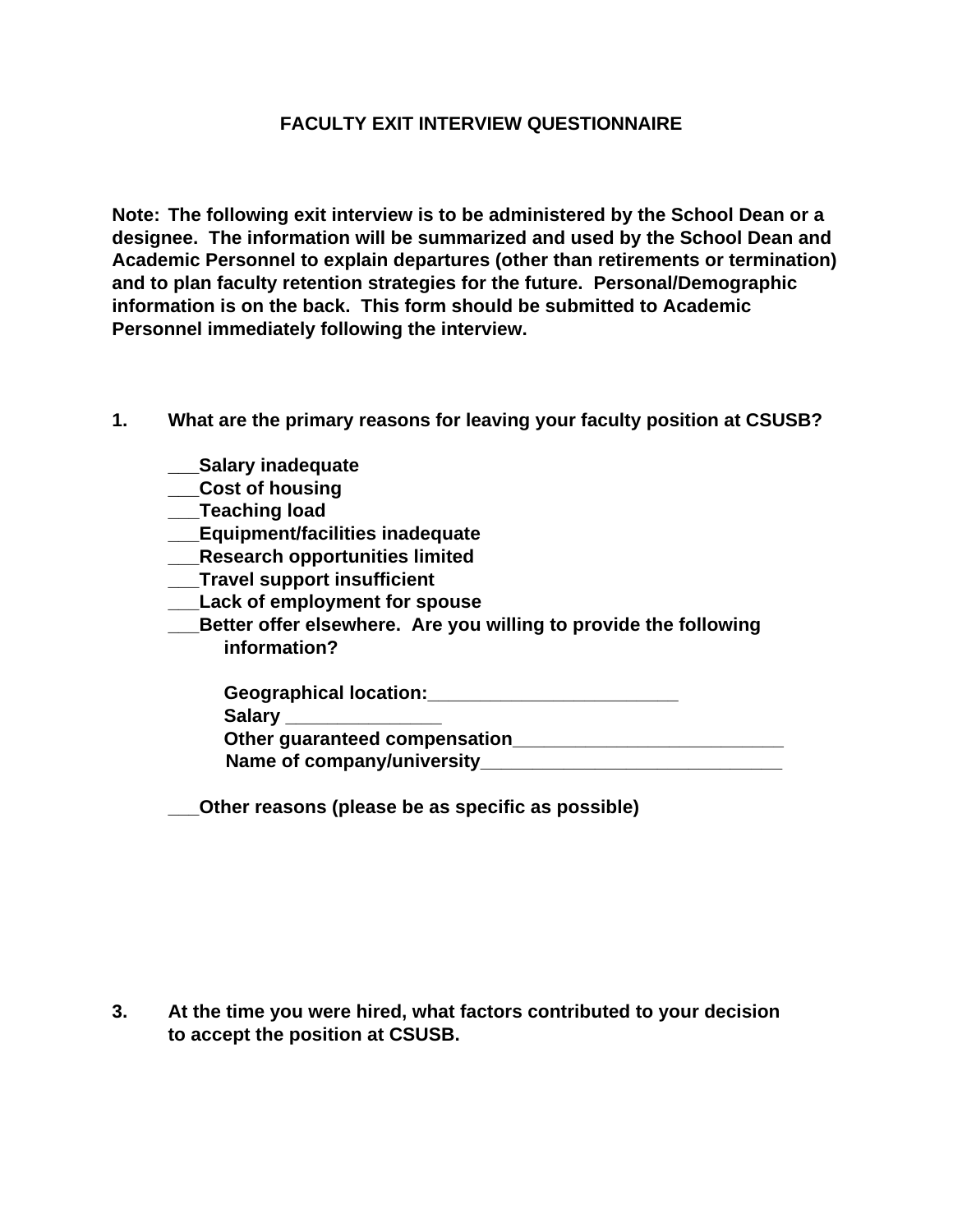- **4. How does your new position differ from your current CSUSB position?**
- **5. What have been the three best things about working at CSUSB?**

**6. What changes would you make at CSUSB as a result of your experience?**

**7. What factors contributed to your success at CSUSB?**

**8. What factors limited or impeded your success at CSUSB?**

**9. Any additional comments?**